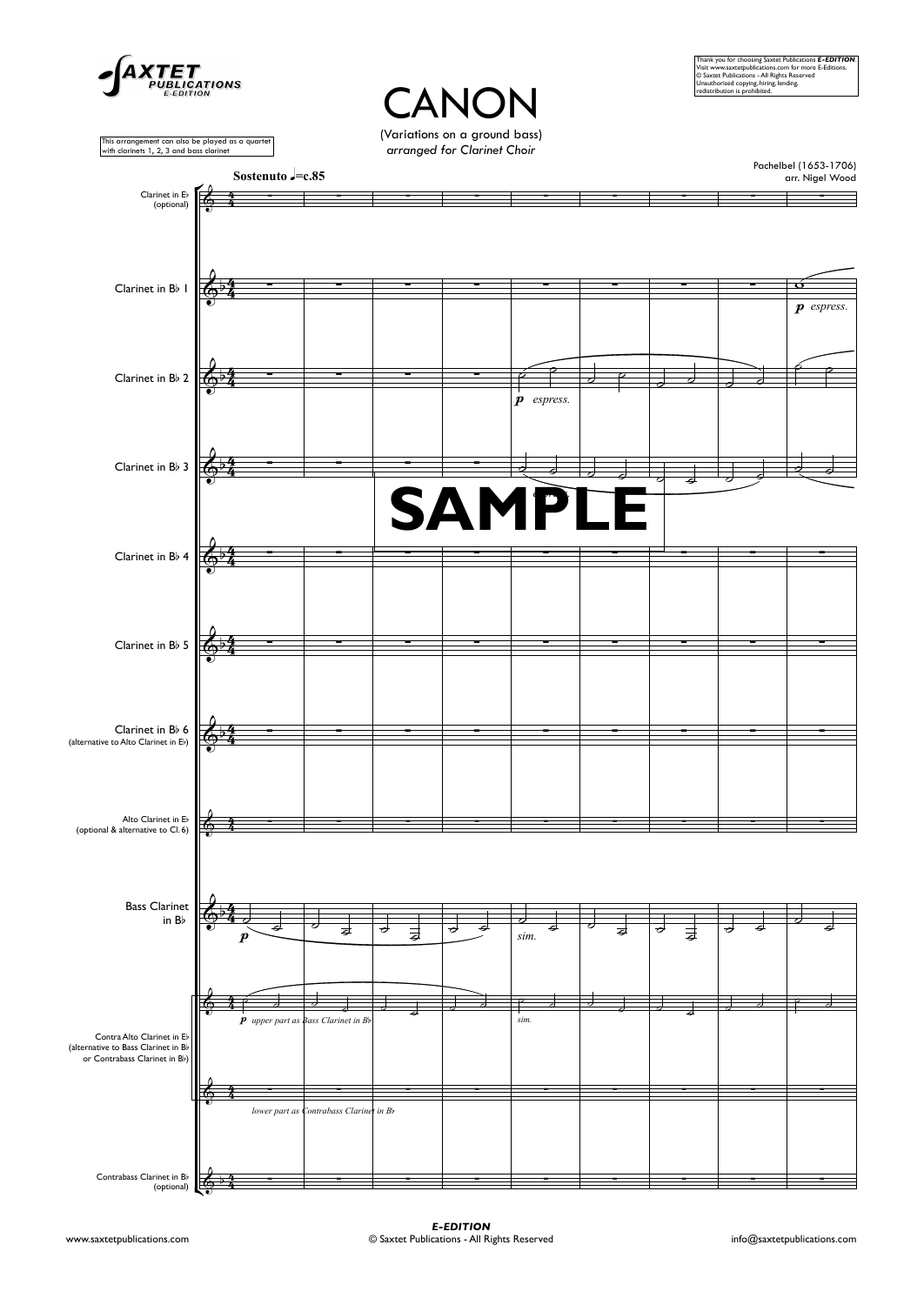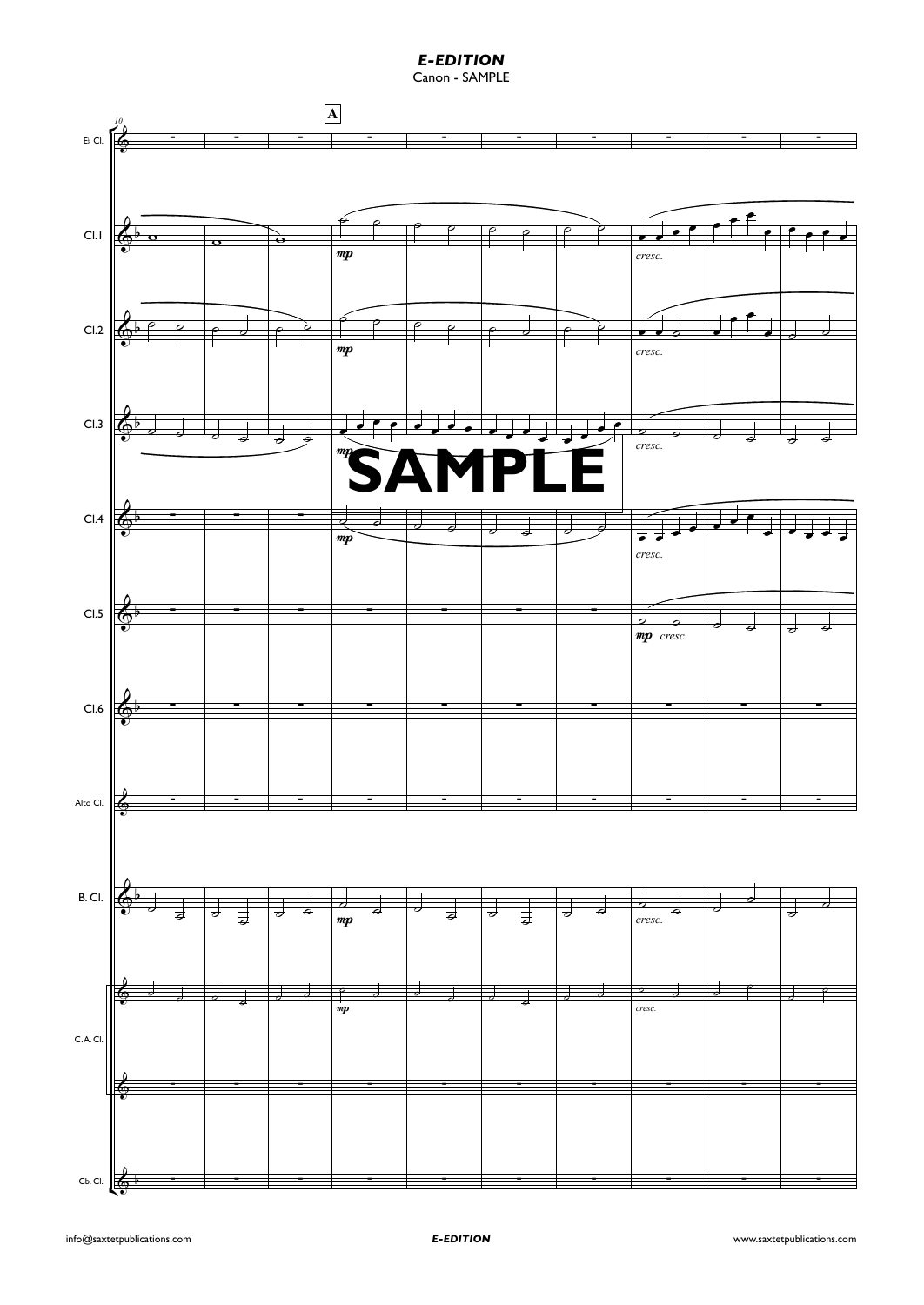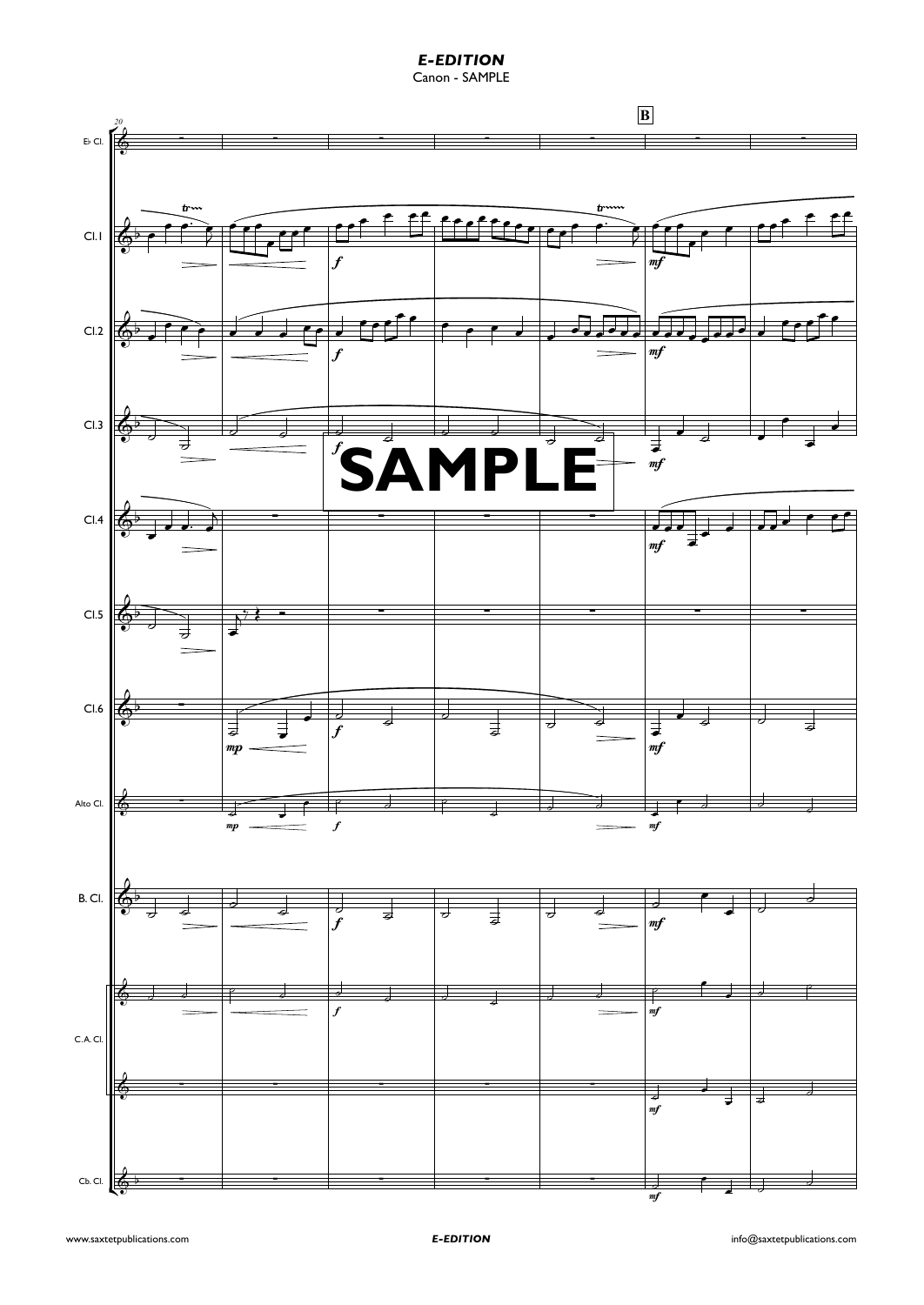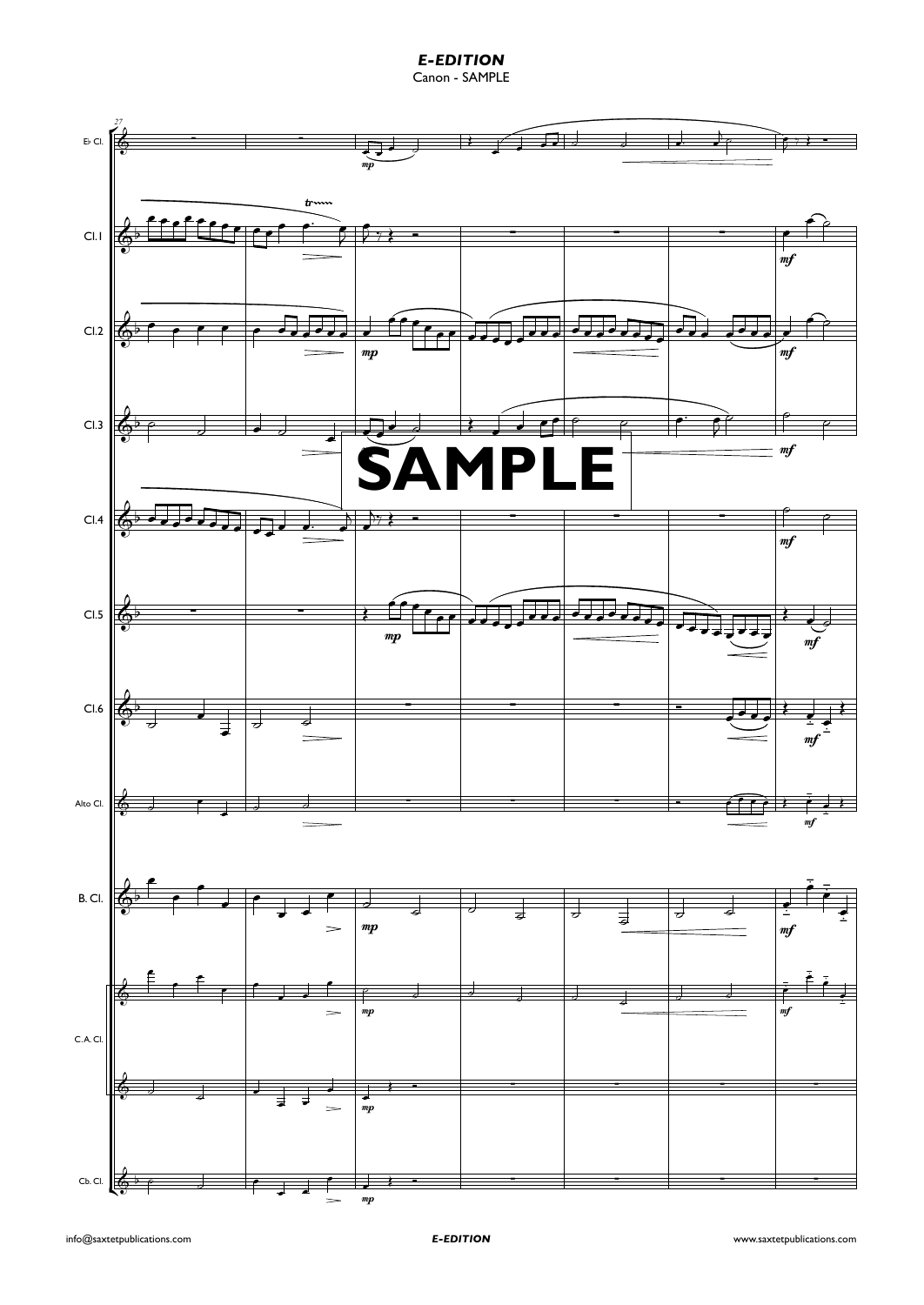**E-EDITION**